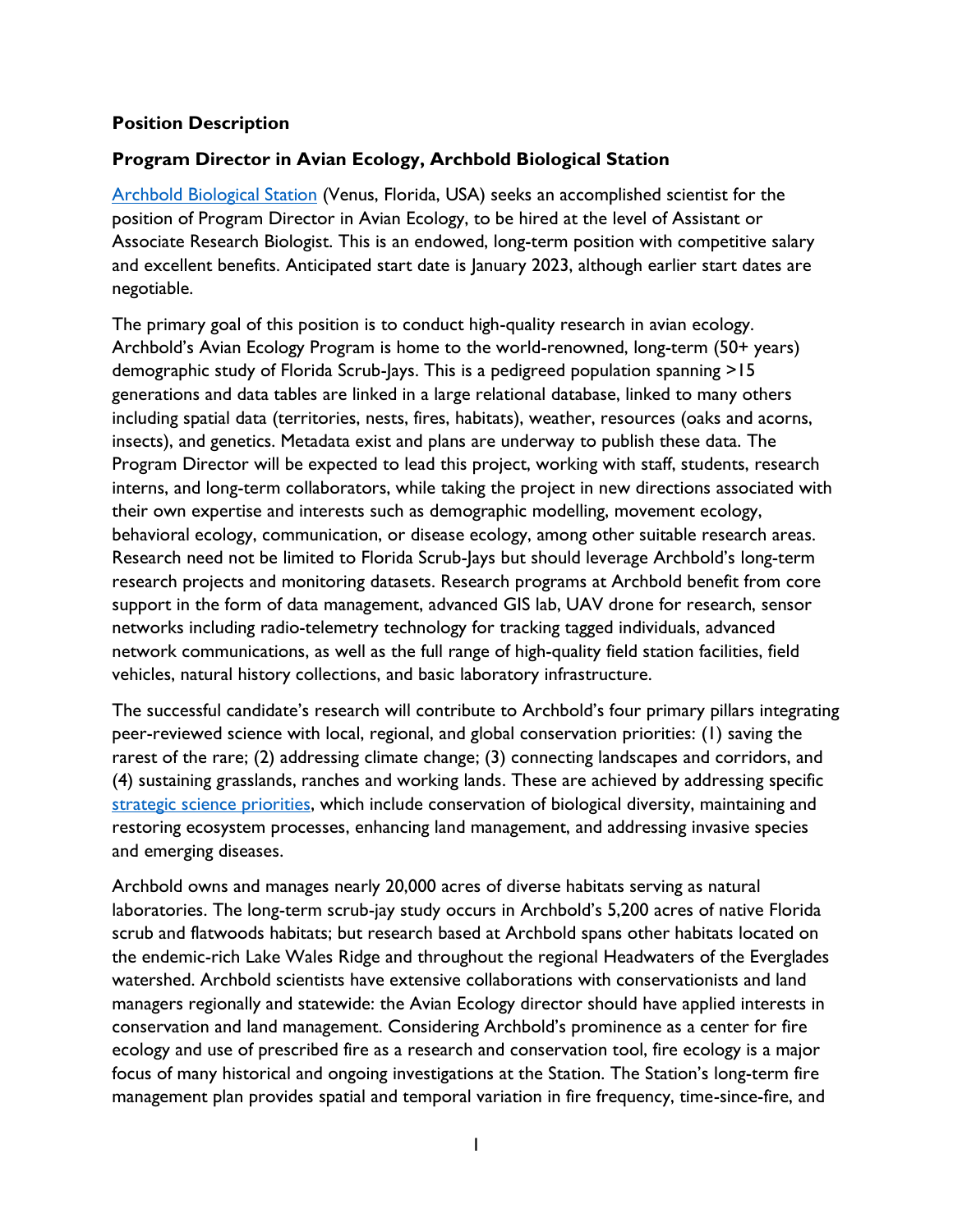fire severity across the landscape and provides opportunities for research across a gradient of fire. Land management practices, including prescribed fire, invasive species management, and habitat restoration, provide a rich framework for experimental applied research. The new Avian Ecologist will join other research program directors, in Agroecology, Entomology, Plant Ecology, Predator-Prey, and Restoration Ecology/Herpetology, and program directors of Conservation, Education, and Data and Technology, allowing many opportunities for internal cross-disciplinary collaboration.

The Avian Ecologist is expected to be actively engaged in education including mentoring visiting graduate students, building on Archbold's world-class post-baccalaureate research intern program, conducting public outreach, and supporting K-12 and visiting college classes. The successful candidate will contribute to Archbold's goals of fostering human diversity, equity, and inclusive opportunities for all.

The Avian Ecologist is responsible for overseeing Archbold's avian skin, skeleton, and egg collections.

As well as individual research endeavors, the director of Avian Ecology has broad responsibility for the breadth, depth, and interdisciplinary/collaborative nature of research in avian ecology, serving as the point person and host for visiting researchers in ornithology and avian ecology. The Avian Ecologist is expected to seek external funding, either individually or via collaborations, to expand research directions and enhance support for research assistants and interns.

## **Archbold Biological Station**

Archbold manages ~20,000 acres of natural laboratories: 1) the main Station is a 5,200-acre pristine Florida scrub preserve, 2) the Archbold Reserve is a diverse 3,600-acre landscape of grazing land and restored habitats, 3) Archbold's Buck Island Ranch is a 10,500-acre working cattle ranch. Archbold is a top tier, independent ecological research station located in a rural area of south-central Florida, about two hours from either coast and major cities such as Orlando, Tampa, and Miami. Archbold has a strong tradition of organismal biology, long-term data collection, fire ecology, conservation, education, and outreach. Archbold is also notable for strong collaborative connections with outside scientists, conservationists, and land managers. Our robust visiting investigator culture, seminar series, and participation in networks (e.g., GLEON, MASTIF, NutNet, USDA LTAR) are additional ways of leveraging science and enhancing engagement with the broader scientific community to increase productivity and impact.

#### **Required Qualifications:**

PhD in avian or wildlife ecology, evolution, behavior, or a related field